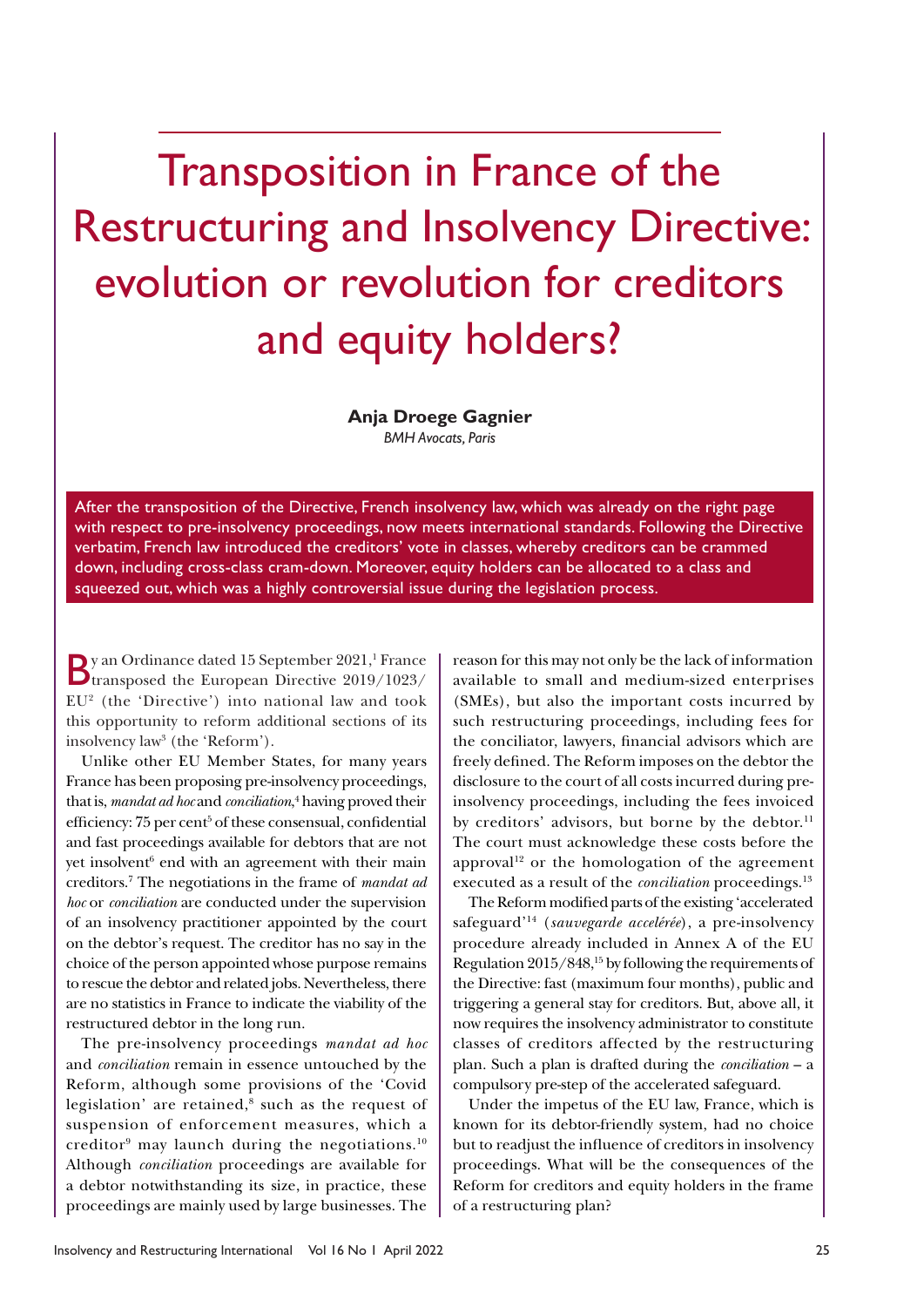## **Creditors vote in classes of affected parties and can be 'crammed down'**

### *Replacement of the rarely implemented creditors' committees*

The classes of affected parties replace the former creditors' committees, an institution that did not take into consideration the economic reality of claims and was rarely implemented in practice. Individual creditors' consultation therefore inevitably took precedence and prevented realistic restructuring plans. Indeed, under French law, it is not possible to force an individual creditor to abandon its claim, either entirely or in part.

As a result, in practice, restructuring plans in France came out to be economically unrealistic, without haircuts, so that in many cases the sale of the business was the only option. A business sale within insolvency proceedings is in general the worst recovery a creditor may achieve, if at all, since the price is sometimes so low that even secured creditors do not recover their claim or only in a small part. Courts generally prefer an offer rescuing as many jobs as possible over an attractive purchase price.

It must be noted that under French law, the creditors' opinion is only requested at the occasion of a restructuring plan, but not in the event of a business sale, which is always decided by the court.<sup>16</sup> This rule remained unchanged by the Reform.

### *Set-up of creditors' classes*

If a restructuring plan is contemplated, from now on the judicial administrator must set up classes of affected parties in the frame of:

- accelerated safeguard proceedings (*sauvegarde accelérée*);
- safeguard and reorganisation proceedings (*sauvegarde et redressement judiciaire*) only when the relevant thresholds are exceeded.17 It must be noted, however, that the relevant thresholds are relatively high so that the creditors' vote in classes would only be current practice for large caps;<sup>18</sup> or when the debtor requests it.19

The formation of the creditors' classes follows the recommendations of the Directive. Creditors with similar economic interests will be grouped into classes, with a minimum of two classes: secured and unsecured. But the selection of affected parties is very flexible and can be limited in the frame of accelerated safeguard proceedings to financial creditors. Employees' claims are always excluded.

Each class of affected parties votes on the restructuring plan with a two-thirds majority of the amount of the claim, no headcount.

#### *The cross-class cram-down mechanism*

Cross-class cram-down should facilitate the adoption of an economically realistic plan, provided that the debtor agrees to it, $20$  and that at least one class that is 'in the money', $21$  but is not the equity holders' class, has voted in favour of the plan. Before acknowledging the restructuring plan, the court controls if the best interest test, as well as the absolute priority rule, have been applied by the plan, even though the court has power to allow some derogation.<sup>22</sup> Such derogations must be necessary to achieve the plan's objectives, and the plan must not unduly prejudice the rights or interests of affected parties.

In the frame of reorganisation proceedings (*redressement judiciaire*), any affected party may propose an alternative restructuring plan. This is not admitted in pre-insolvency proceedings, accelerated safeguard or safeguard, where only the debtor may submit a plan.

However, in any case, even though the creditors may now be more effectively involved in the design of restructuring plans, their power remains subject to the court, which still has the last word. Regretfully, the Reform did not extent the creditors' vote to business sales, which remain under the sole power of the insolvency courts.

# **Equity holders 'out of the money' can be squeezed out**

The Directive sought to hinder equity holders of a debtor company who are 'out of the money' from blocking the adoption of restructuring plans that would allow the company to return to viability.

A major innovation in France is that equity holders can now be put into a class as soon as their rights are affected by the draft plan, for example, debt-to-equityswap. During preparation of the Reform, the set-up of one or several classes for equity holders was highly controversial, as it touches the absolute right of property. Moreover, according to corporate law, a modification of the capital requires a vote at a general meeting.

Going forward, equity holders can be deprived of their rights in the capital by suffering a crossclass cram-down under the following conditions: (1) the debtor exceeds the thresholds, that is, 250 employees and  $\epsilon$ 20m turnover, or alternatively  $\epsilon$ 40m turnover; (2) the equity holders are 'out of the money' under a going concern valuation in a liquidation or business sale, both in insolvency proceedings; (3) the shareholders must benefit from a preferential subscription right in case the plan foresees a capital increase in cash; and (4) the plan does not include a sale of entire or part of their equity rights.